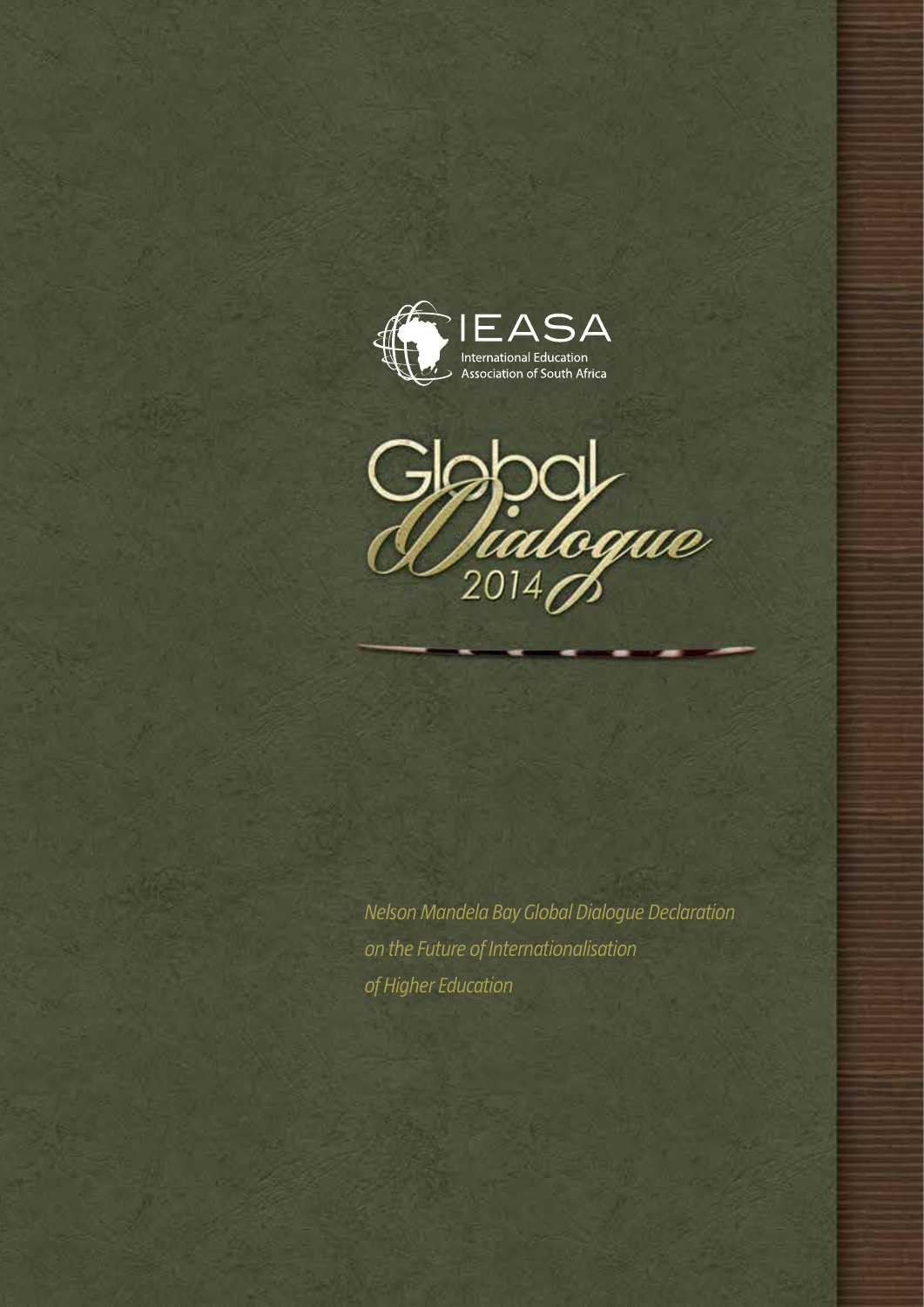## **Nelson Mandela Bay Global Dialogue Declaration on the Future of Internationalisation of Higher Education**

#### *Port Elizabeth, South Africa, 17 January 2014*

We, the participants in the Global Dialogue, hosted by the 'International Education Association of South Africa' (IEASA) on 15 -17 January 2014 in Port Elizabeth, representing nine national, six regional and nine other organisations from around the world, with national, regional and global responsibilities, declare our commitment to emphasise the importance of decision-making and practices in the development of internationalisation activities that are imbued with ethical considerations and inclusivity.

#### **We recognize the importance of two recently published documents:**

*• Affirming Academic Values in Internationalization of Higher Education:* A Call for Action, adopted by the 'International Association of Universities' (IAU), April 2012.

http://www.iau-aiu.net/sites/all/files/Affirming\_Academic\_Values\_in\_Internationalization\_of\_Higher\_Education.pdf

*• International Student Mobility Charter*, adopted by the 'European Association for International Education' (EAIE) and the 'International Education Association of Australia' (IEAA) in association with other like-minded associations around the world, September 2012.

#### http://www.eaie.org/home/in-the-field/policy-advocacy/international-student-mobility-charter

In formulating action steps that give expression to implement the contents framed in these documents, we wish to reemphasise that internationalization must be based on mutual benefit and development for entities and individuals in the developed, emerging and developing countries.

The Dialogue participants commit themselves to promote international higher education and research that recognises the richness and diversity offered by all regions for a global higher education agenda which is equitable, ethical, socially responsible, accessible and accountable.

The Dialogue participants agree that the future agenda for internationalisation should in particular concentrate on the following three integrated areas of development:

- *1. Enhancing the quality and diversity in programmes involving the mobility of students and academic and administrative staff;*
- *2. Increasing focus on the internationalization of the curriculum and of related learning outcomes;*
- *3.Gaining commitment on a global basis to equal and ethical higher education partnerships.*

The following high priority and priority action steps have been collectively agreed upon:

#### **High Priority Actions**

*Action 1:* The three integrated areas mentioned above shall be the core elements of joint professional development of our constituencies so as to guarantee global interaction and dialogue and optimisation of these activities.

*Action 2:* The organisations affiliated to the 'Network of International Education Associations' (NIEA) will, before the end of 2014, explore plans to increase access to conferences and other professional development activities, as well as providing discounted membership for the members of each other's associations, especially for individuals from the developing and emerging countries.

*Action 3:* The organisations present at the Global Dialogue affiliated to the 'Association for Studies in International Education' (ASIE) shall, at the ASIE meeting on 1 April 2014 propose plans to encourage both co-research and coauthorships between researchers from emerging and developing countries as well as opportunities around the dissemination of research through a range of academic publications.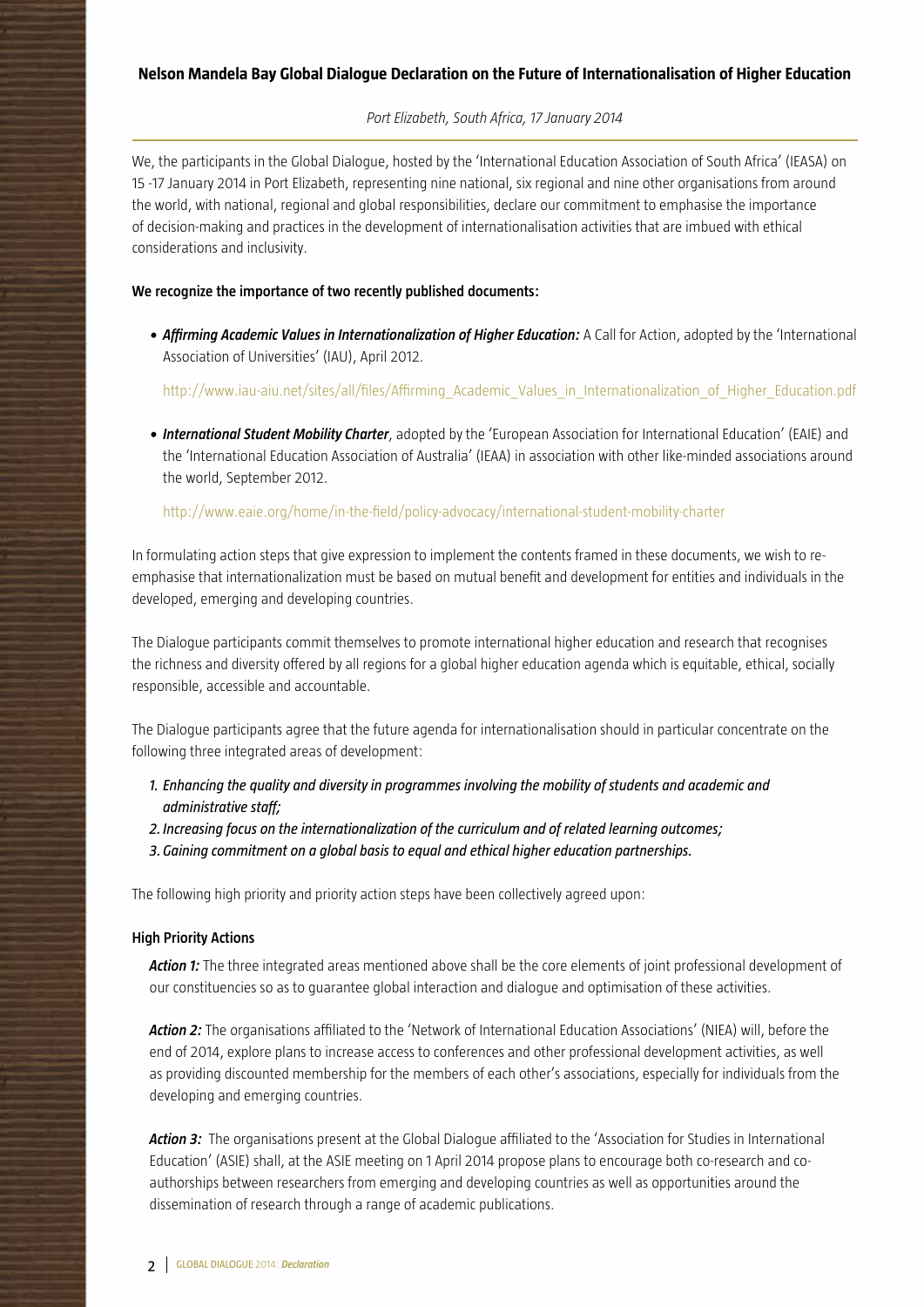*Action 4:* A Global Dialogue shall be organised every two years under the guidance of the NIEA. The next Global Dialogue will take place in 2016.

*Action 5:* In line with the IAU statement, the Global Dialogue participants commit themselves to apply ethical standards to their own activities and urge their members or constituencies to do likewise.

*Action 6:* By September 2014, a set of International Partnership guidelines shall be developed and proposed for adoption by organisations affiliated with the NIEA to ensure equal and ethical practices in international education.

*Action 7:* The IAU shall broaden their existing database of International Higher Education experts to include volunteers who are members of other internationalisation entities to offer their expertise for purposes of professional development by the end of 2014.

### **Priority Actions**

*Action 8:* The organisations present at the Global Dialogue shall stimulate broader and diverse active participation and ensure that the outcomes of the Global Dialogue are taken into consideration in the regular IAU Global Survey.

*Action 9:* The NIEA shall stimulate and support the development of a global network of organisations and centres that conduct research on international higher education and will organise a forum within the next two years in a developing or emerging country focused on inter-regional research in this field.

*Action 10:* The organisations belonging to NIEA shall explore plans to restructure its activities into working groups and action-oriented meetings. The upcoming NIEA meeting at the AIEA and NAFSA 2014 conferences shall discuss this new structure. In addition to AIEA, NAFSA and EAIE conferences, they need to explore how every other strategic conference can be used for these types of action-oriented meetings.

The organisations in the Global Dialogue commit themselves to assess the progress of the implementation of the actions agreed upon in this declaration on an annual basis. They will also create an online portal through which the NIEA can share the two previously mentioned documents and where other organisations can share similar documents or charters (if possible in different languages) in order to make the information accessible to a wide variety of stakeholders.

\*\*\*

The participants commit to inform their constituencies and those of similar entities in the fields of international and higher education that were not present at this Dialogue of the above declaration and to actively gain support for the implementation of the actions agreed upon in this declaration.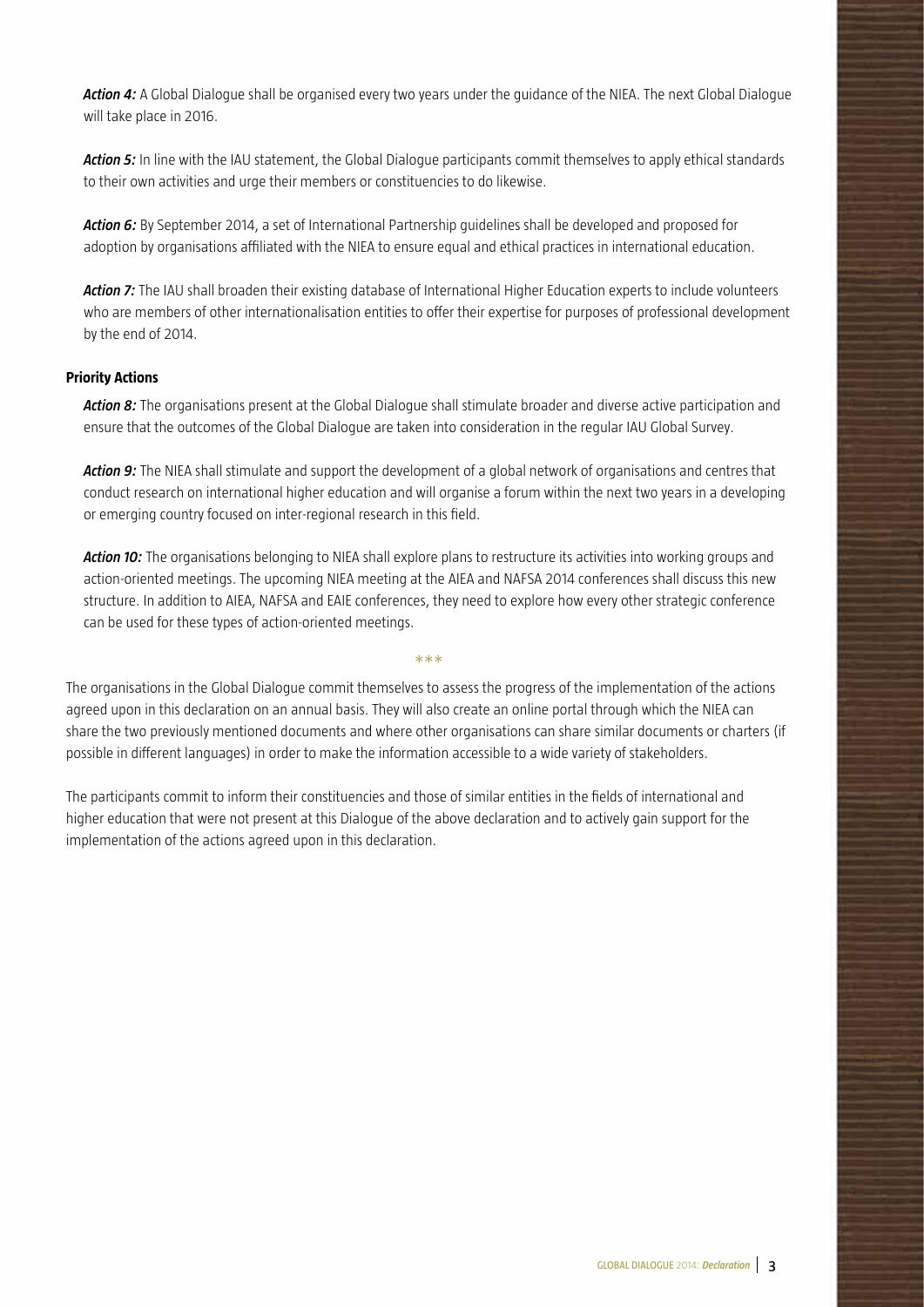# *Participating Organizations*



Association of Arab Universities (AARU)



Association of International Education Administrators (AIEA)



Mexican Association for International Education (AMPEI)



Canadian Bureau for International Education (CBIE)



Consortium for North American Higher Education Collaboration (CONAHEC)



Center for Global Education at UCLA



German Academic Exchange Services (DAAD)



European Association of International Education (EAIE)



Association of Brazilian Higher Education Institutions Offices for International Relations (FAUBAI)



International Association of Universities (IAU)



International Education Association of Australia (IEAA)



International Education Association of South Africa (IEASA)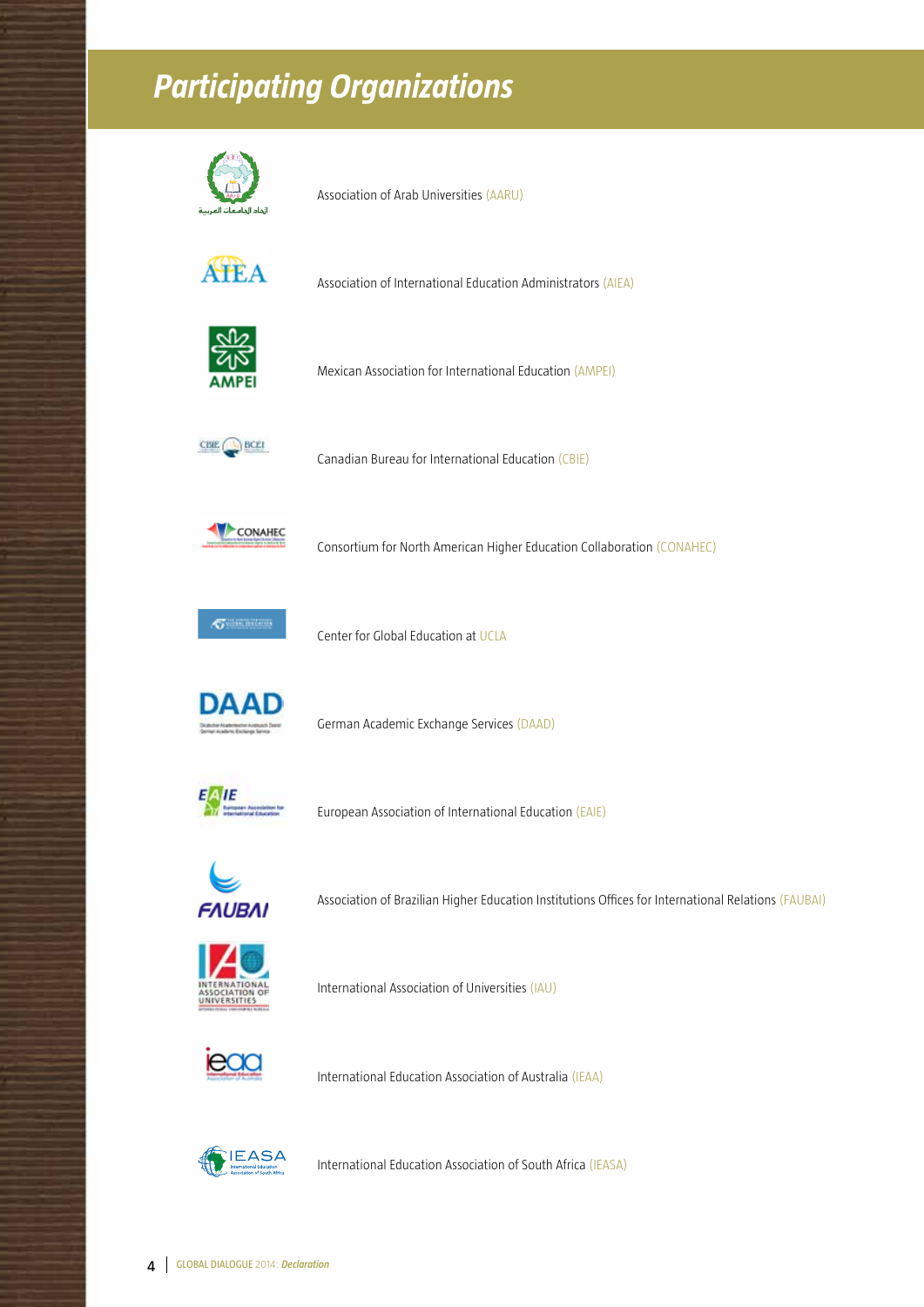

The International Graduate Insight Group (i-Graduate)



Institute of International Education (IIE)



The International Network of Universities (INU)



Adapt IT



Inter-University Council for East Africa (IUC East Africa)



Japan Student Services Organization (JASSO)



Association of International Educators (NAFSA)



Nuffic



National Research Foundation (NRF)



Quacquarelli Symonds



Southern African-Nordic Centre (SANORD)



Utrecht Summer Schools